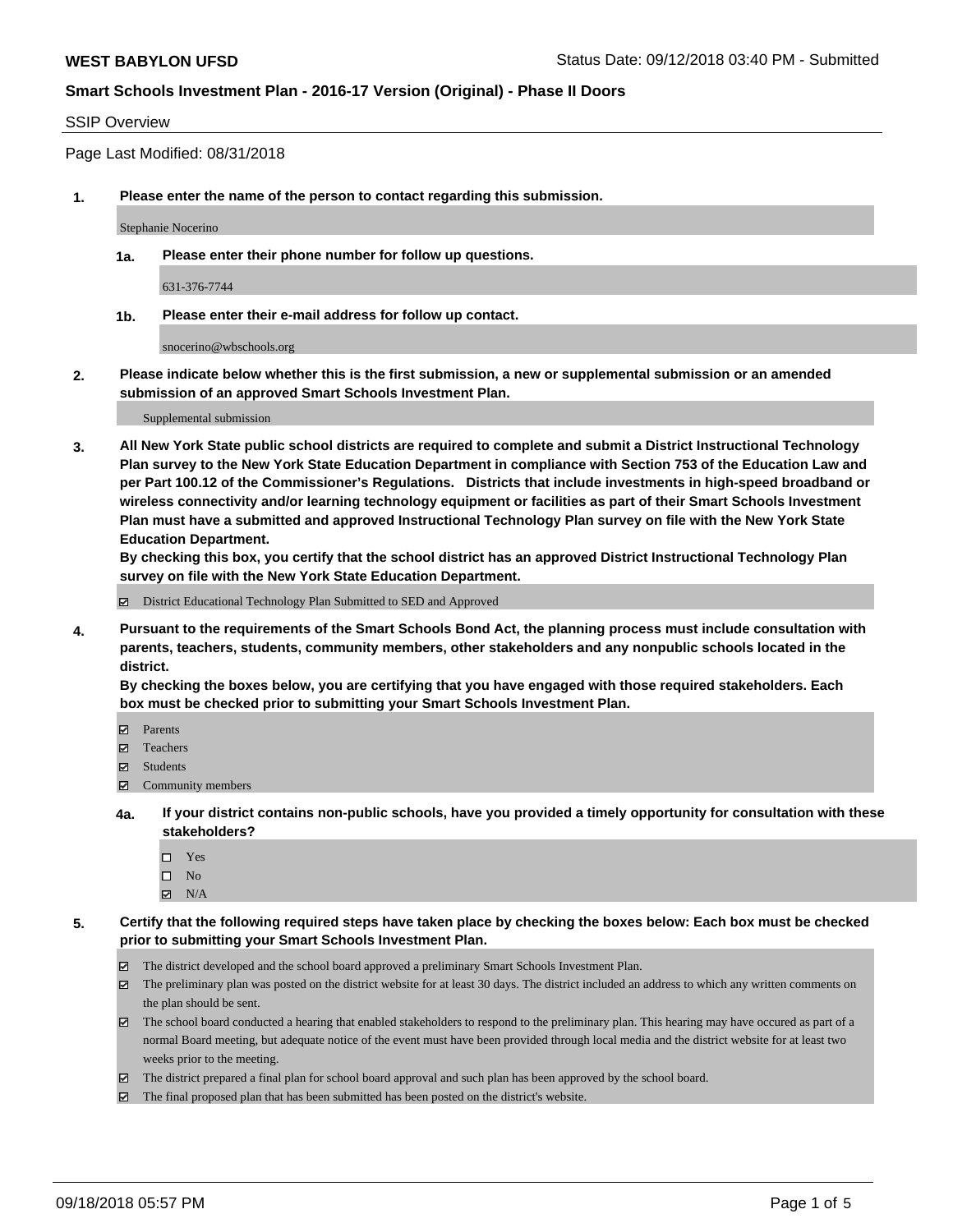SSIP Overview

Page Last Modified: 08/31/2018

**5a. Please upload the proposed Smart Schools Investment Plan (SSIP) that was posted on the district's website, along with any supporting materials. Note that this should be different than your recently submitted Educational Technology Survey. The Final SSIP, as approved by the School Board, should also be posted on the website and remain there during the course of the projects contained therein.**

SMART School Public Hearing 2 4-12-2016.pptx website smartbond phase 2.docx

**5b. Enter the webpage address where the final Smart Schools Investment Plan is posted. The Plan should remain posted for the life of the included projects.**

www.wbschools.org

**6. Please enter an estimate of the total number of students and staff that will benefit from this Smart Schools Investment Plan based on the cumulative projects submitted to date.**

3,987

**7. An LEA/School District may partner with one or more other LEA/School Districts to form a consortium to pool Smart Schools Bond Act funds for a project that meets all other Smart School Bond Act requirements. Each school district participating in the consortium will need to file an approved Smart Schools Investment Plan for the project and submit a signed Memorandum of Understanding that sets forth the details of the consortium including the roles of each respective district.**

 $\Box$  The district plans to participate in a consortium to partner with other school district(s) to implement a Smart Schools project.

**8. Please enter the name and 6-digit SED Code for each LEA/School District participating in the Consortium.**

| <b>Partner LEA/District</b> | <b>ISED BEDS Code</b> |
|-----------------------------|-----------------------|
| (No Response)               | (No Response)         |

**9. Please upload a signed Memorandum of Understanding with all of the participating Consortium partners.**

(No Response)

**10. Your district's Smart Schools Bond Act Allocation is:**

\$3,059,663

**11. Enter the budget sub-allocations by category that you are submitting for approval at this time. If you are not budgeting SSBA funds for a category, please enter 0 (zero.) If the value entered is \$0, you will not be required to complete that survey question.**

|                                              | Sub-        |
|----------------------------------------------|-------------|
|                                              | Allocations |
| <b>School Connectivity</b>                   | l 0         |
| <b>Connectivity Projects for Communities</b> | l O         |
| Classroom Technology                         | $\Omega$    |
| Pre-Kindergarten Classrooms                  | l O         |
| Replace Transportable Classrooms             |             |
| <b>High-Tech Security Features</b>           | 315,431     |
| Totals:                                      | 315,431     |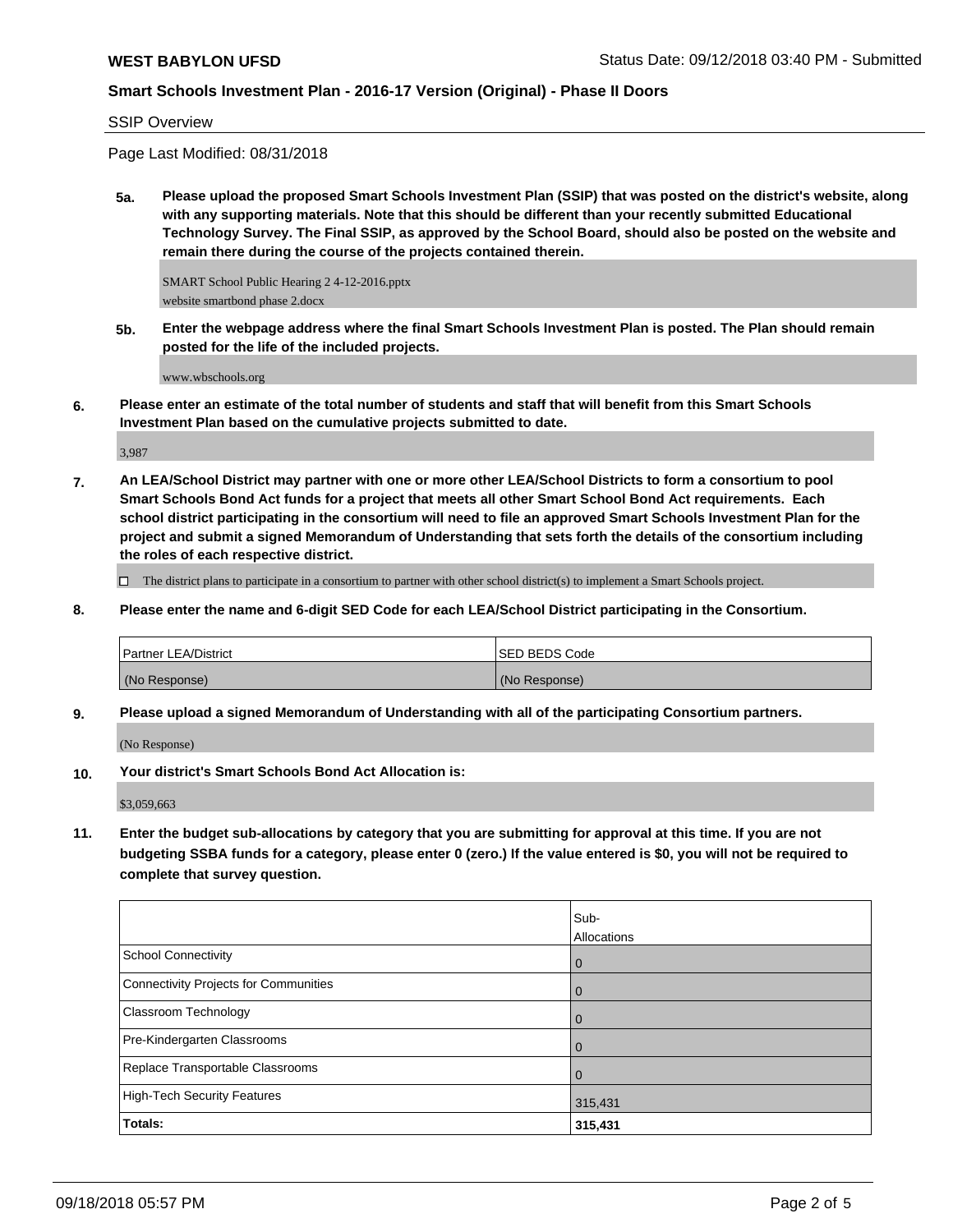### High-Tech Security Features

Page Last Modified: 08/15/2018

### **1. Describe how you intend to use Smart Schools Bond Act funds to install high-tech security features in school buildings and on school campuses.**

The Smart Schools Bond Act money will help us to enhance and build on what we already have existing. We already have a robust camera system and a visitor management system. Adding the double-secured vestibules will allow for the visitor management system to be able to pre-screen the visitors both visually from the outside and then a verification of purpose as well as background check before penetrating into the open area of the schools. This will help to secure the safety of the students as well as the staff.

The monies will be specifically spent on the hardening of the existing doors and installing the door access controls. These door replacements will also include a document pass through so we can gain the proper documentation from the visitor without granting them access to the building.

**2. All plans and specifications for the erection, repair, enlargement or remodeling of school buildings in any public school district in the State must be reviewed and approved by the Commissioner. Districts that plan capital projects using their Smart Schools Bond Act funds will undergo a Preliminary Review Process by the Office of Facilities Planning.** 

**Please indicate on a separate row each project number given to you by the Office of Facilities Planning.**

| Proic<br>$\sim$<br>ייי<br>umoe |  |
|--------------------------------|--|
|                                |  |

58-01-02-03-7-999-BA1

#### **3. Was your project deemed eligible for streamlined Review?**

Yes

 $\square$  No

**3a. Districts with streamlined projects must certify that they have reviewed all installations with their licensed architect or engineer of record, and provide that person's name and license number. The licensed professional must review the products and proposed method of installation prior to implementation and review the work during and after completion in order to affirm that the work was code-compliant, if requested.**

 $\boxtimes$  By checking this box, you certify that the district has reviewed all installations with a licensed architect or engineer of record.

#### **4. Include the name and license number of the architect or engineer of record.**

| Name                 | License Number |
|----------------------|----------------|
| Karalisa R. Grundner | 16514          |

**5. If you have made an allocation for High-Tech Security Features, complete this table. Note that the calculated Total at the bottom of the table must equal the Total allocation for this category that you entered in the SSIP Overview overall budget.**

|                                                      | Sub-Allocation |
|------------------------------------------------------|----------------|
| Capital-Intensive Security Project (Standard Review) | (No Response)  |
| <b>Electronic Security System</b>                    | 4,221          |
| <b>Entry Control System</b>                          | 87,106         |
| Approved Door Hardening Project                      | 156,350        |
| <b>Other Costs</b>                                   | 67,754         |
| Totals:                                              | 315,431        |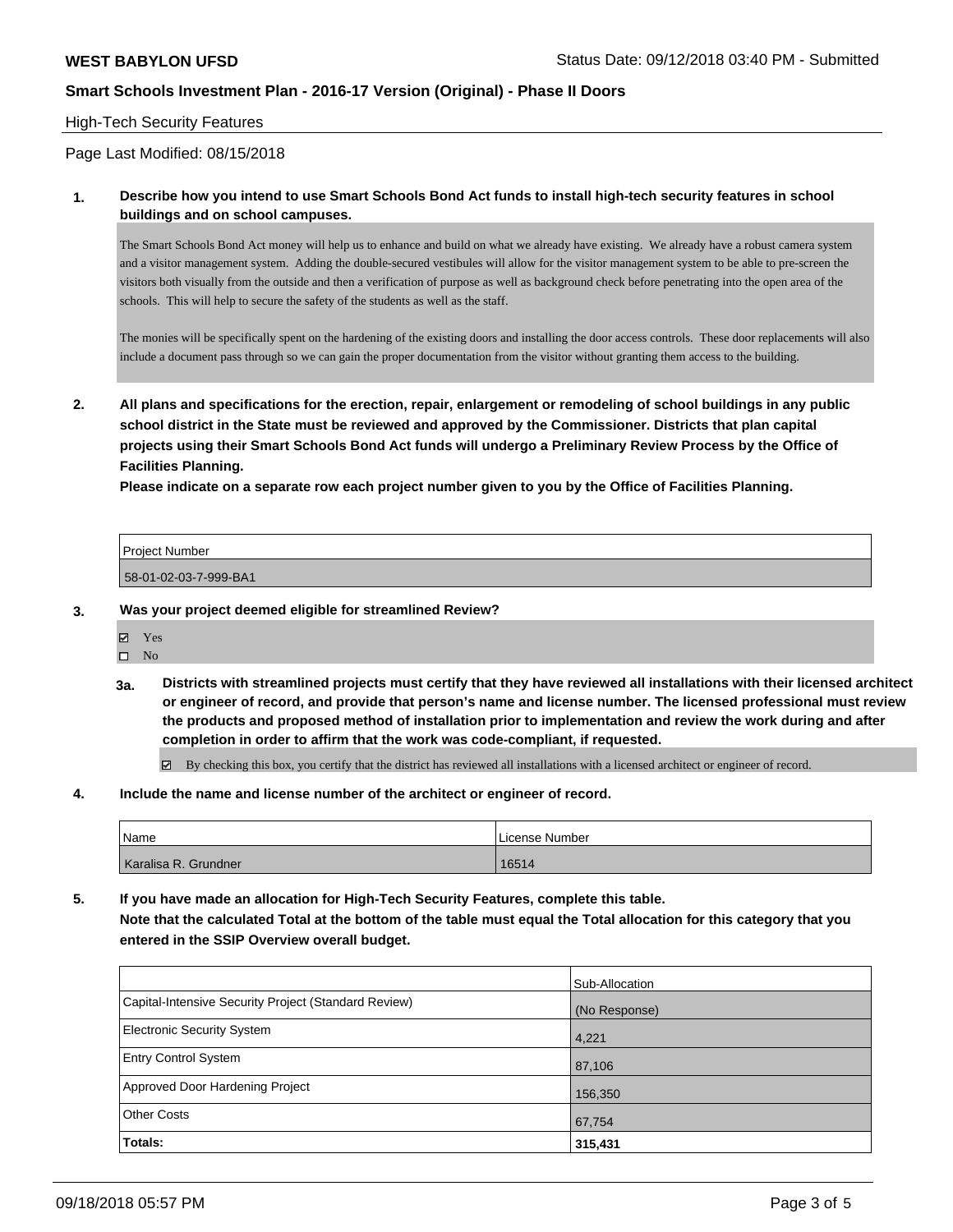## High-Tech Security Features

Page Last Modified: 08/15/2018

**6. Please detail the type, quantity, per unit cost and total cost of the eligible items under each sub-category. This is especially important for any expenditures listed under the "Other" category. All expenditures must be capital-bond eligible to be reimbursed through the SSBA. If you have any questions, please contact us directly through smartschools@nysed.gov.**

| Add rows under each sub-category for additional items, as needed. |  |
|-------------------------------------------------------------------|--|
|-------------------------------------------------------------------|--|

| Select the allowable expenditure          | Item to be purchased                               | Quantity | Cost per Item | <b>Total Cost</b> |
|-------------------------------------------|----------------------------------------------------|----------|---------------|-------------------|
| type.<br>Repeat to add another item under |                                                    |          |               |                   |
| each type.                                |                                                    |          |               |                   |
| <b>Entry Control System</b>               | IP Force Door Station (FORCE9151)                  | 14.00    | 1,499         | 20,986            |
| <b>Entry Control System</b>               | Door Station License (FORCE9137L)                  | 14.00    | 80            | 1,120             |
| <b>Entry Control System</b>               | Hess Electric Strike (9600)                        | 7.00     | 468           | 3,276             |
| <b>Entry Control System</b>               | Door Control Power Supply<br>(ACCPWR)              | 7.00     | 195           | 1,365             |
| <b>Entry Control System</b>               | Wire Run (AVWIRE)                                  | 16.00    | 150           | 2,400             |
| <b>Entry Control System</b>               | Door Opener Device Wiring<br>(ACCDSW)              | 7.00     | 175           | 1,225             |
| <b>Entry Control System</b>               | Door Strike Installation (ACCDSI)                  | 7.00     | 350           | 2,450             |
| <b>Entry Control System</b>               | Unit Installation (ACCCSI)                         | 14.00    | 175           | 2,450             |
| <b>Entry Control System</b>               | Pipe/Conduit Drop (TJ90 Plate)                     | 20.00    | 129           | 2,580             |
| <b>Electronic Security System</b>         | <b>Interior Dome Camera</b>                        | 7.00     | 249           | 1,743             |
| <b>Electronic Security System</b>         | Indoor Camera Wiring (CCICW)                       | 6.00     | 139           | 834               |
| <b>Entry Control System</b>               | Security System Installation (SSILI)               | 27.00    | 155           | 4,185             |
| <b>Entry Control System</b>               | 8 Door Keyscan Access Control Panel<br>(Keypanel8) | 7.00     | 4,199         | 29,393            |
| <b>Entry Control System</b>               | Netcom Board (Keynetcom)                           | 7.00     | 479           | 3,353             |
| <b>Entry Control System</b>               | 12V 7Amp Hr Battery (BATT12V12)                    | 14.00    | 42            | 588               |
| <b>Entry Control System</b>               | 16V Ac Access Panel Power Supply<br>(ACCPS)        | 14.00    | 29            | 406               |
| <b>Entry Control System</b>               | <b>Proximity Card Reader</b><br>(ACCKREADER)       | 7.00     | 225           | 1,575             |
| <b>Entry Control System</b>               | Door Control Power Supply (4Channel)<br>(ACCPWR)   | 7.00     | 195           | 1,365             |
| <b>Entry Control System</b>               | Network Connection & Configuration<br>(CCNC)       | 6.00     | 249           | 1,494             |
| <b>Electronic Security System</b>         | <b>Extended Camera Writing (CCEXT)</b>             | 6.00     | 150           | 900               |
| <b>Electronic Security System</b>         | Indoor Camera Mounting & Focusing<br>(CCICM)       | 6.00     | 75            | 450               |
| <b>Electronic Security System</b>         | Camera<br>Configuration/Setup/Programming          | 6.00     | 49            | 294               |